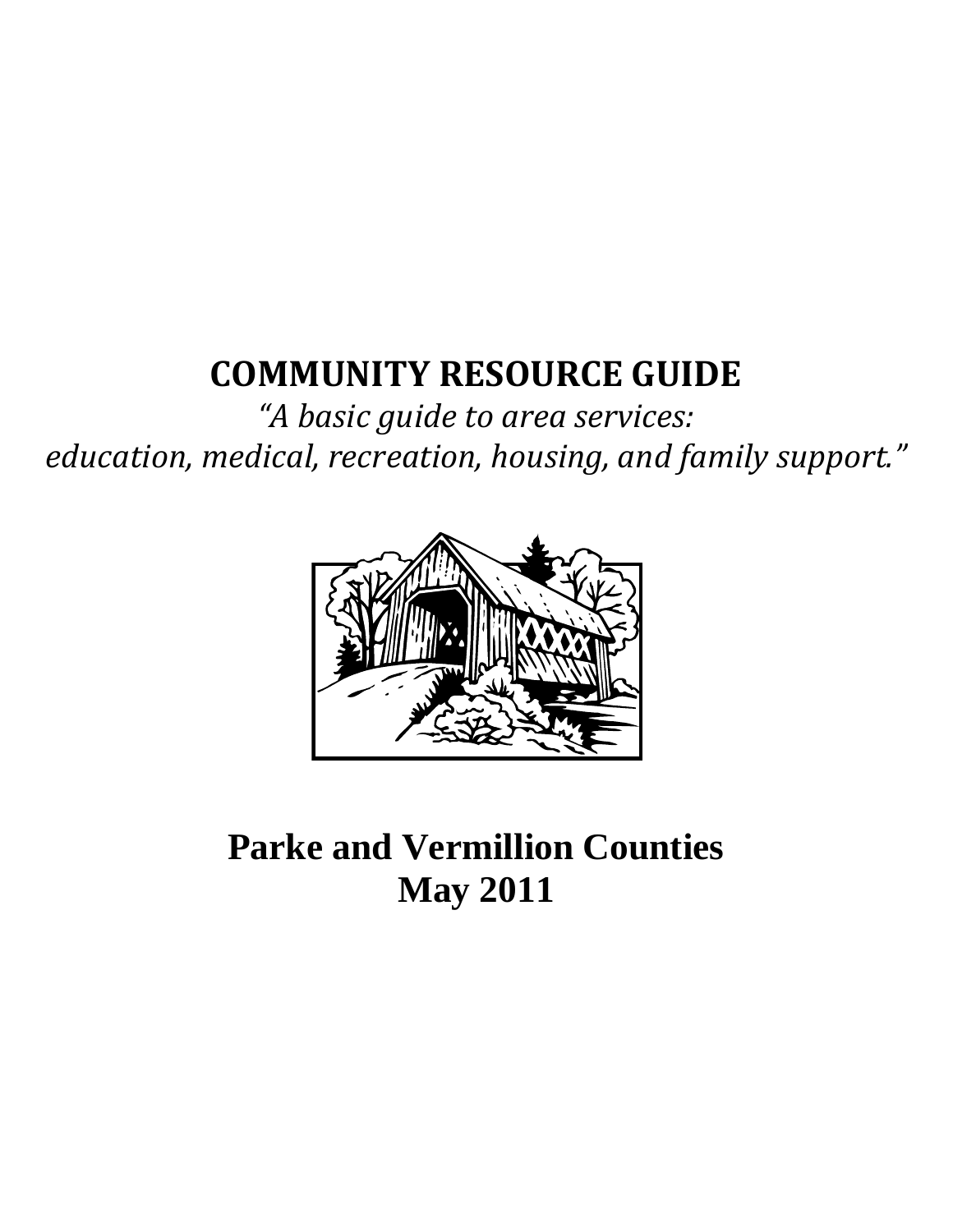#### **Childcare**

#### **Community Action**

| <b>Community Alliance and Services for Young Children (CASY)</b> |  |
|------------------------------------------------------------------|--|
|                                                                  |  |
| Website: www.casyonline.org                                      |  |

#### **Community Organizations**

#### **4-H**

| Delta Kappa Gamma                                  |  |
|----------------------------------------------------|--|
|                                                    |  |
| Epsilon Sigma Alpha – Beta Phi Chapter (Rockville) |  |
|                                                    |  |
| Tri Kappa - Gamma Sigma Chapter (Rockville)        |  |
|                                                    |  |
| <b>Parke County Community Foundation</b>           |  |
|                                                    |  |
| Website: parkecountycommunityfoundation.org        |  |
| <b>Vermillion County Community Foundation</b>      |  |
|                                                    |  |
| Website: thevccf.org                               |  |
|                                                    |  |
| Website: www.coveredbridges.com                    |  |
| Rotary International – Rockville Chapter           |  |
|                                                    |  |
| Website: www.rockvilleindiana.rotary-site.org      |  |
|                                                    |  |

#### **Counseling and Support Services**

**Hamilton Center**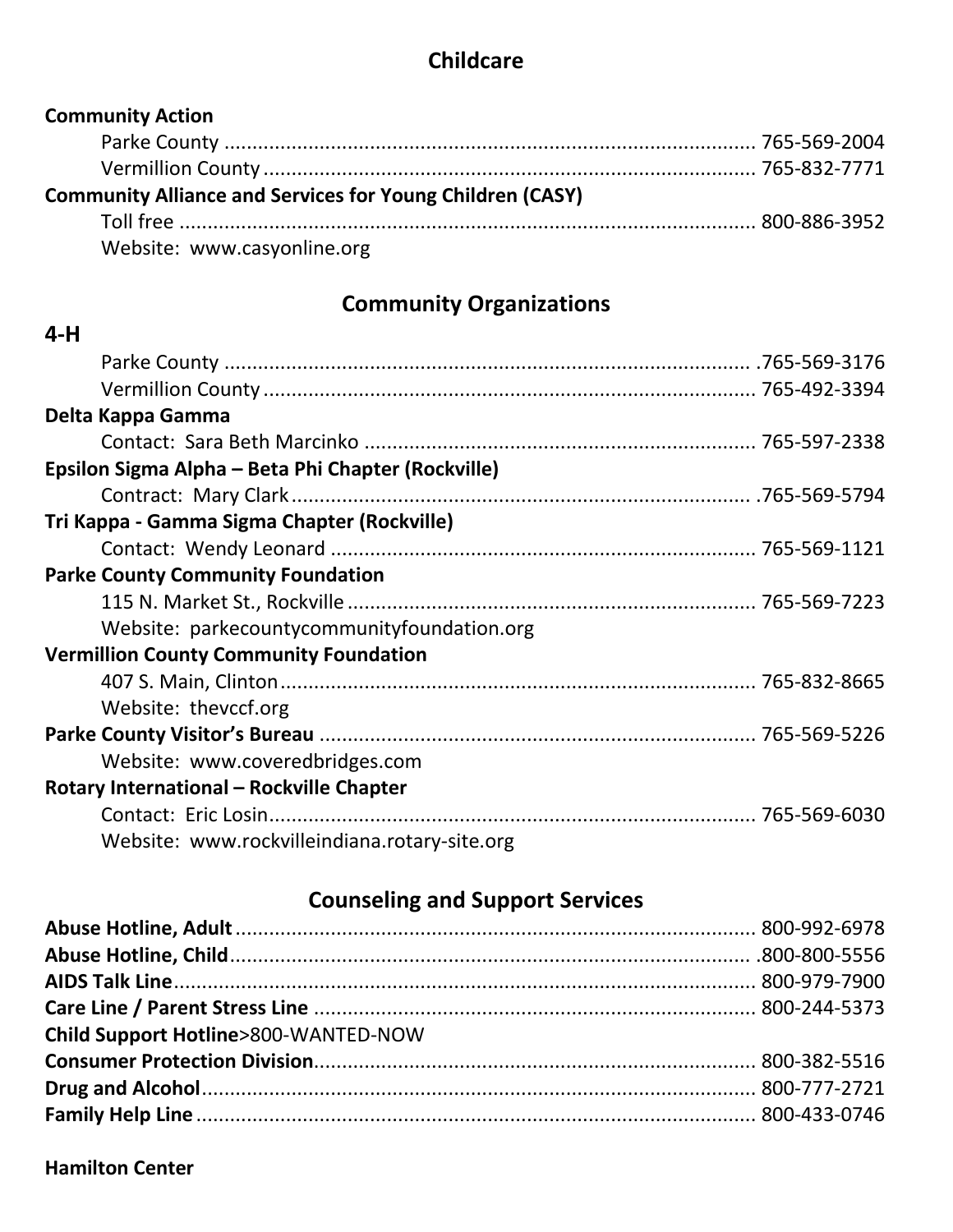| Website: www.hamiltoncenter.org        |  |
|----------------------------------------|--|
|                                        |  |
| Website: www.healthcareforhoosiers.com |  |
|                                        |  |
| Website: www.uhhg.org/vnahospice       |  |
|                                        |  |
|                                        |  |
|                                        |  |
|                                        |  |
|                                        |  |

### **Economic Development Organizations**

| Website: www.parkecountychamber.com     |  |
|-----------------------------------------|--|
|                                         |  |
| Website: www.parkecountydevelopment.com |  |
|                                         |  |
| Website: www.greaterclintonchamber.org  |  |
|                                         |  |
| Website: www.vermillioncountyedc.com    |  |

#### **Education**

| <b>Adult Education</b>                              |  |
|-----------------------------------------------------|--|
| Child-Adult Resource Services, Inc. (C.A.R.S.)      |  |
|                                                     |  |
| Website: www.cars-services.org                      |  |
|                                                     |  |
| Website: www.pveti.k12.in.us/adulted                |  |
| Parke County Class - Parke County Learning Center   |  |
| Vermillion County Class - Vermillion County WorkOne |  |
|                                                     |  |
|                                                     |  |
| Website: www.ces.purdue.edu/parke                   |  |
|                                                     |  |
| Website: http://ivytech.edu/terrehaute/distance-    |  |
| education/outreach/Parke County LC.html             |  |
|                                                     |  |
| Website: www.ces.purdue.edu/vermillion              |  |

#### **Career & Technical Education Programs**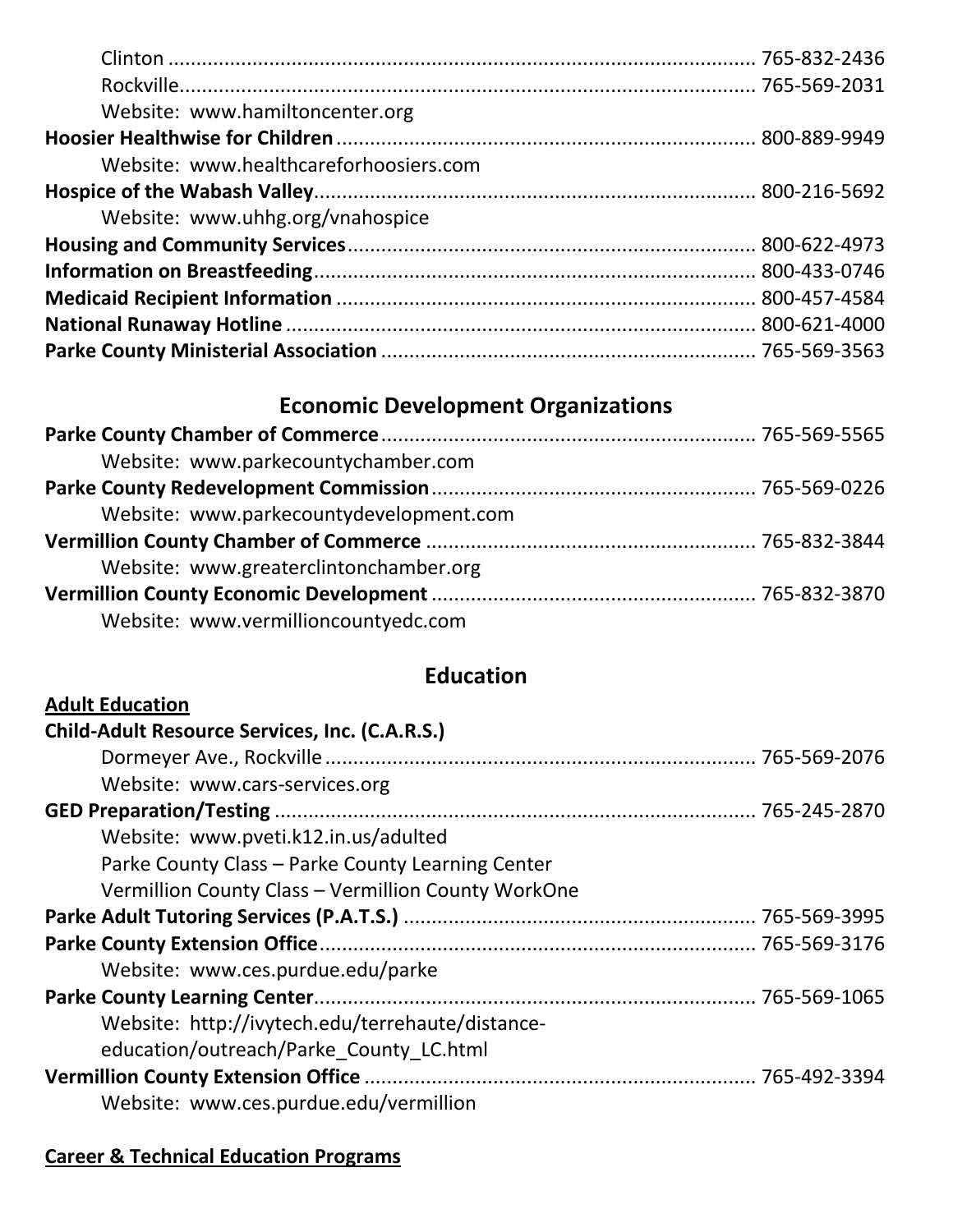| <b>Parke-Vermillion Education &amp; Training Interlocal</b> |  |
|-------------------------------------------------------------|--|
|                                                             |  |
| Website: www.pveti.k12.in.us                                |  |
| <b>Post Secondary Education</b>                             |  |
|                                                             |  |
| Website: www.harrison.edu                                   |  |
|                                                             |  |
| Website: www.indstate.edu                                   |  |
|                                                             |  |
| Website: ivytech.edu                                        |  |
|                                                             |  |
| Website: www.ivytech.edu                                    |  |
|                                                             |  |
| Website: www.rose-hulman.edu                                |  |
|                                                             |  |
| Website: www.smwc.edu                                       |  |
| <b>School Corporations</b>                                  |  |
| <b>North Vermillion School Corporation</b>                  |  |
|                                                             |  |
|                                                             |  |
|                                                             |  |
| Corporation website: www.nvc.k12.in.us                      |  |
| <b>Rockville Community Schools</b>                          |  |
|                                                             |  |
|                                                             |  |
|                                                             |  |
| Corporation website: www.rockville.k12.in.us                |  |
| <b>Southwest Parke Community Schools</b>                    |  |
|                                                             |  |
|                                                             |  |
|                                                             |  |
|                                                             |  |
| Corporation website: www.swparke.k12.in.us                  |  |
| <b>South Vermillion Community Schools</b>                   |  |
|                                                             |  |
|                                                             |  |
|                                                             |  |
|                                                             |  |
|                                                             |  |
|                                                             |  |
| Corporation website: svcs.k12.in.us                         |  |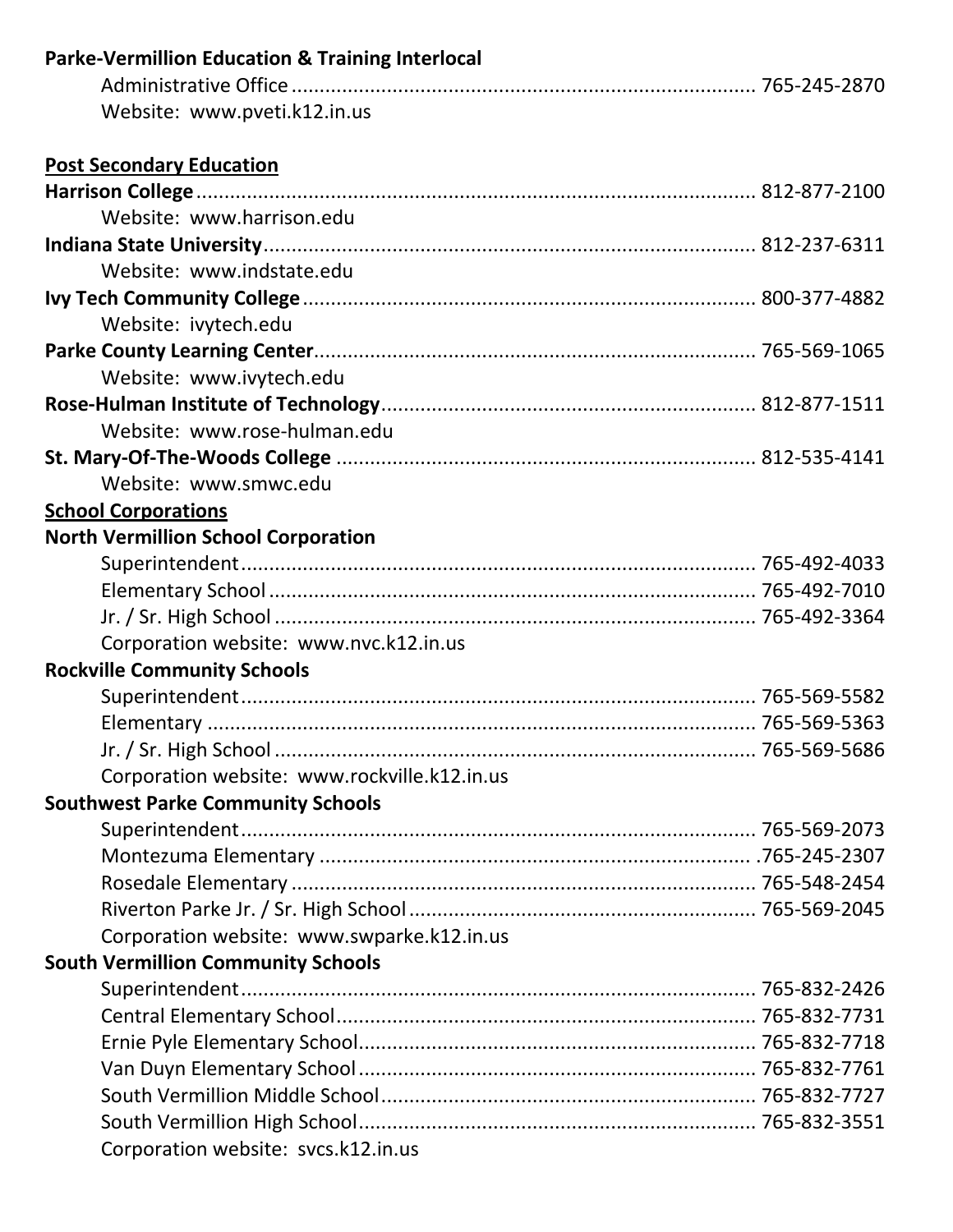#### **Turkey Run Community Schools**

| Corporation website: tr.k12.in.us                   |  |
|-----------------------------------------------------|--|
| <b>Special Education Cooperatives</b>               |  |
| <b>Covered Bridge Special Education Cooperative</b> |  |
| Rockville, Southwest Parke, and South Vermillion    |  |
|                                                     |  |
| <b>West Central Special Education Cooperative</b>   |  |
|                                                     |  |

#### **Preschools**

#### **Employment & Training**

| <b>Child-Adult Resource Services, Inc. (C.A.R.S.)</b> |  |
|-------------------------------------------------------|--|
|                                                       |  |
| Website: www.cars-services.org                        |  |
| <b>Indiana Department of Workforce Development</b>    |  |
| Job Service & Unemployment Insurance                  |  |
|                                                       |  |
| Website: www.in.gov/dwd                               |  |
| Department of Workforce Development Help Line -       |  |
|                                                       |  |
| <b>WorkOne</b>                                        |  |
|                                                       |  |
|                                                       |  |
| Website: www.workonewest.com                          |  |
|                                                       |  |
| <b>Workforce Investment Board (WIB)</b>               |  |

|--|--|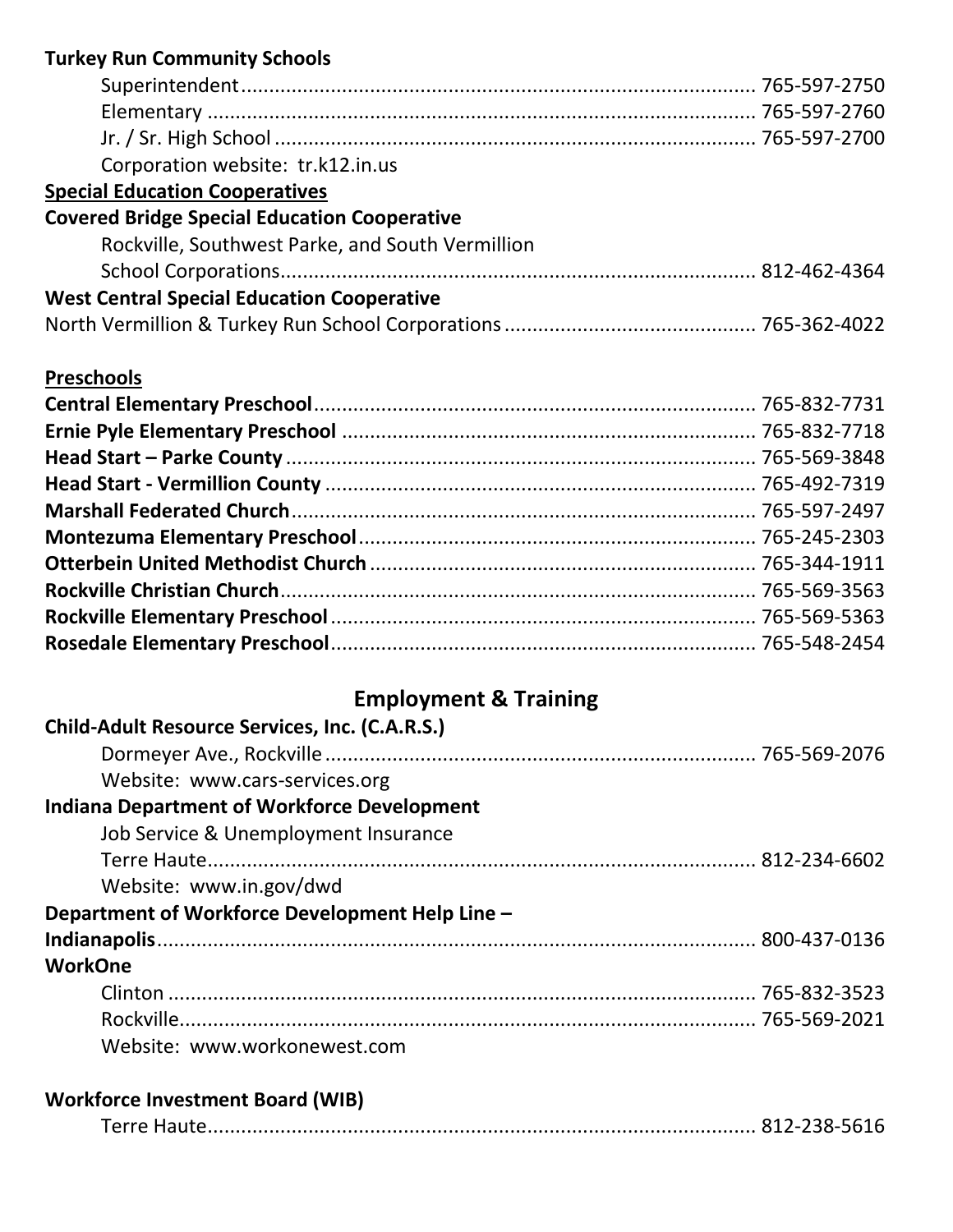#### **Hospitals**

| Website: www.stclaremedical.org   |  |
|-----------------------------------|--|
|                                   |  |
| Website: www.stvincent.org        |  |
|                                   |  |
|                                   |  |
| Website: www.regionalhospital.org |  |
|                                   |  |
| Website: www.uhhg.org             |  |
|                                   |  |
| Website: www.uhhg.org/wcch        |  |

#### **Housing/Shelter Services**

| Website: www.thlhm.org |  |
|------------------------|--|
|                        |  |

#### **Human & Social Service Organizations**

| Website: www.wabashvalleyredcross.org              |  |
|----------------------------------------------------|--|
| <b>Community Action Program of Western Indiana</b> |  |
|                                                    |  |
|                                                    |  |
| Community Partners - Region 8 - Children's Bureau  |  |
|                                                    |  |
| Website: www.childrensbureau.org                   |  |
| Department of Child Services - Parke County Office |  |
|                                                    |  |
|                                                    |  |
| Website: www.in.gov/dcs                            |  |
| <b>Division of Family Resources (DFR)</b>          |  |
|                                                    |  |
| Website: www.in.gov/fssa                           |  |
| <b>Family Health &amp; Help Center</b>             |  |
|                                                    |  |
| <b>Food Pantry</b>                                 |  |
|                                                    |  |
| 406 South Logan, Cayuga                            |  |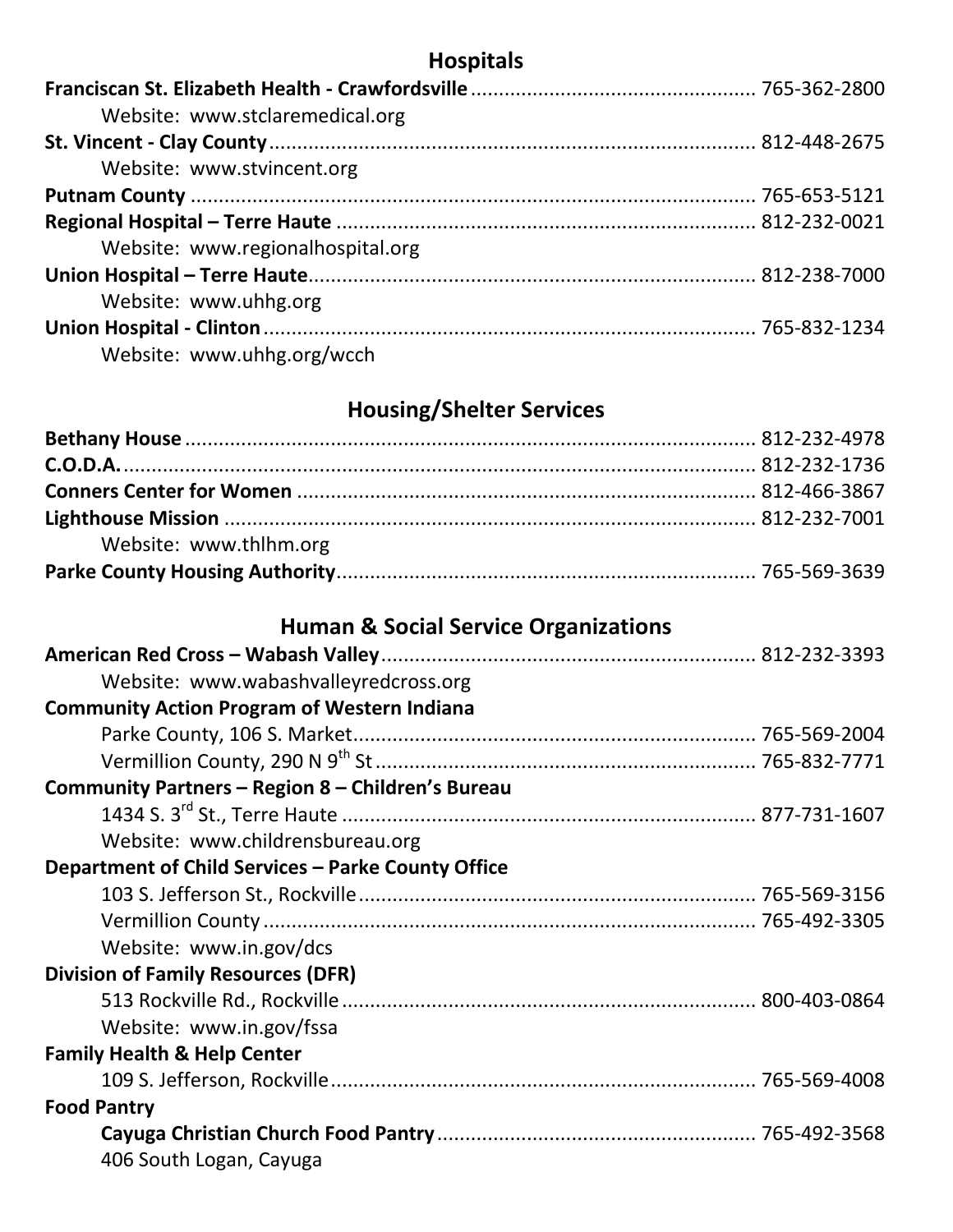| Open Tues and Thurs, 10:00 a.m. $-$ 2:00 p.m. & Thurs, 6:00 $-$ 8:00 p.m. |  |
|---------------------------------------------------------------------------|--|
|                                                                           |  |
| 1103 White Tail Lane, Rockville                                           |  |
| Clothing, Food, & Household Furnishings                                   |  |
| Open Wed & Thurs, 9:00 a.m. - 1:30 p.m.                                   |  |
| <b>Freebirds Solutions</b>                                                |  |
|                                                                           |  |
| <b>Hamilton Center</b>                                                    |  |
|                                                                           |  |
|                                                                           |  |
| <b>Goodwill Industries</b>                                                |  |
|                                                                           |  |
| Website: www.goodwill.org                                                 |  |
| <b>Indiana Department of Health</b>                                       |  |
|                                                                           |  |
| Website: www.in.gov/isdh                                                  |  |
|                                                                           |  |
| Website: www.plannedparenthood.org                                        |  |
|                                                                           |  |
| Disaster & Emergency Needs Assistance                                     |  |
| <b>Vermillion Parke Community Health Center</b>                           |  |
|                                                                           |  |
| The Wabash Independent Living and Learning Center                         |  |
|                                                                           |  |
| Website: www.thewillcenter.org                                            |  |
| WIC (Women, Infants, Children) Program                                    |  |
|                                                                           |  |
|                                                                           |  |
| Website: www.fns.usda.gov/wic                                             |  |

#### **Law Enforcement**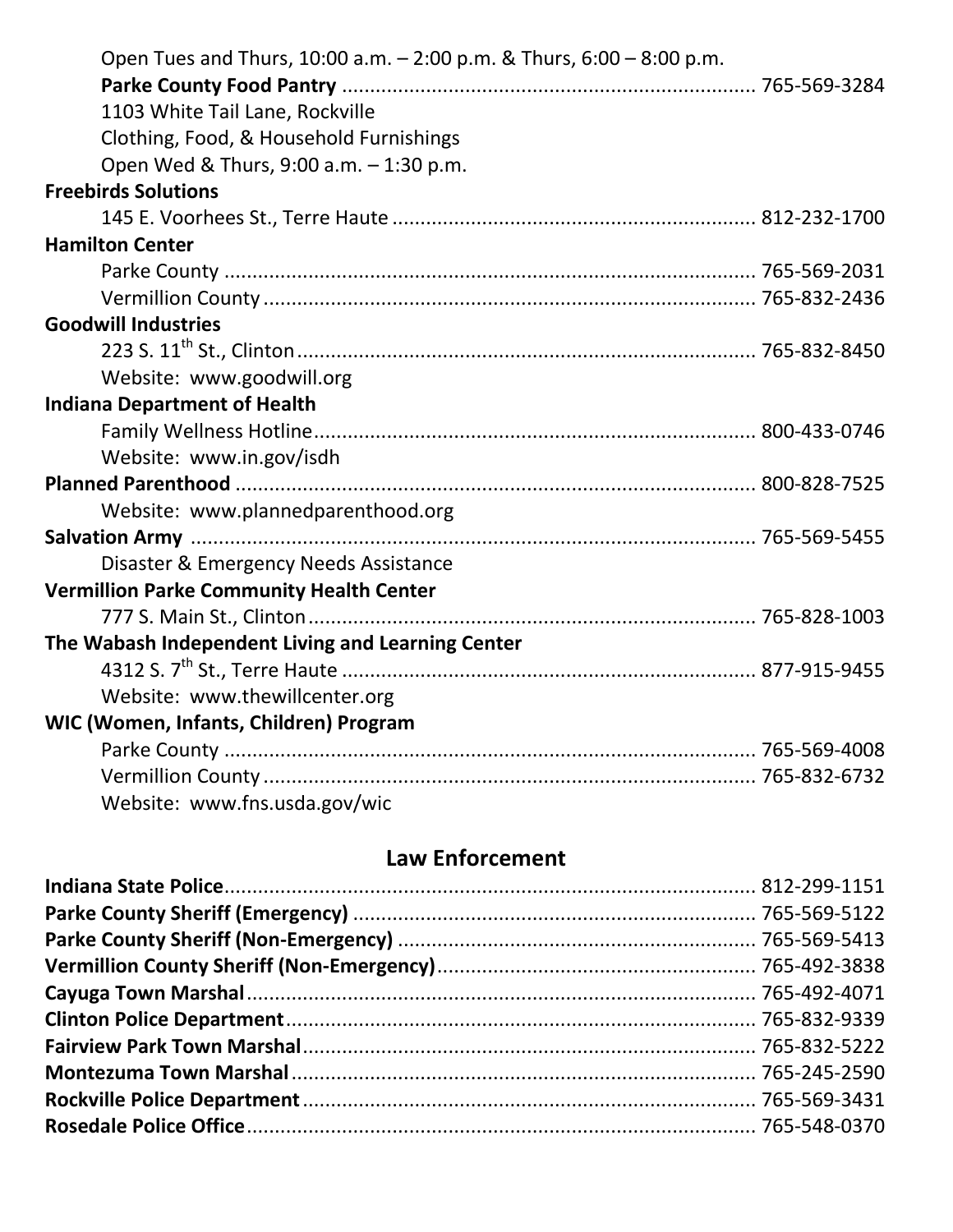#### **Libraries – Public**

| Website: www.clintonpl.lib.in.us      |  |
|---------------------------------------|--|
|                                       |  |
| Website: www.montezuma.in.gov/library |  |
|                                       |  |
| Website: www.rockvillepl.lib.in.us    |  |
|                                       |  |
| Website: www.newportlibrary.info      |  |

#### **Newspapers**

| Website: www.parkecountysentinel.com |  |
|--------------------------------------|--|

#### **Nursing Homes**

| Website: www.vermillioncc.net |  |
|-------------------------------|--|

#### **Pharmacies**

| 924 Western Ave., Clinton          |  |
|------------------------------------|--|
|                                    |  |
| 511 3 <sup>rd</sup> St., Covington |  |
|                                    |  |
| 806 W. Ohio St., Rockville         |  |
|                                    |  |
| 1330 N. Lincoln, US 41, Rockville  |  |

| 1795 E. St. Rd. 163, Clinton |  |
|------------------------------|--|

#### **Parks & Recreation**

| Website: www.indianaoutfitters.com/cecil reservoir.html |  |
|---------------------------------------------------------|--|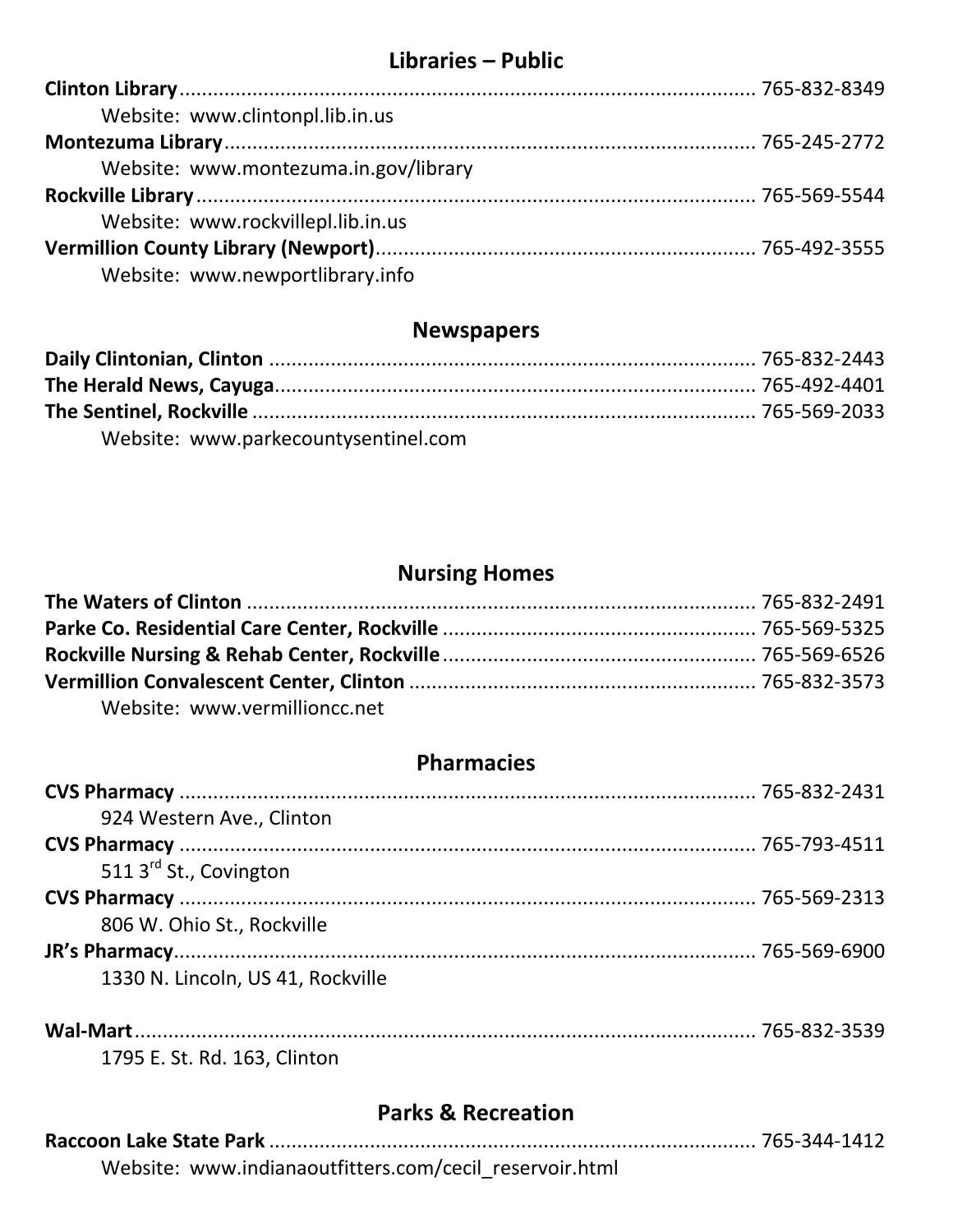| Website: www.rockvillelake.net                  |  |
|-------------------------------------------------|--|
|                                                 |  |
|                                                 |  |
| Website: www.turkeyrunstatepark.com             |  |
|                                                 |  |
| Website: www.in.gov/dnr/parklake/inns/turkeyrun |  |

#### **Post Offices**

#### **FOOD & NUTRITION**

| 1103 White Tail Lane, Rockville            |  |
|--------------------------------------------|--|
| Open Wed & Thurs, $9:00$ a.m. $-1:30$ p.m. |  |

| <b>Senior Nutrition Sites</b>                        |  |
|------------------------------------------------------|--|
| <b>Parke County Dining Sites:</b>                    |  |
| <b>Marshall Community Building (Serves at 11:30)</b> |  |
|                                                      |  |
| <b>Montezuma Community Center (Serves at 11:00)</b>  |  |
|                                                      |  |